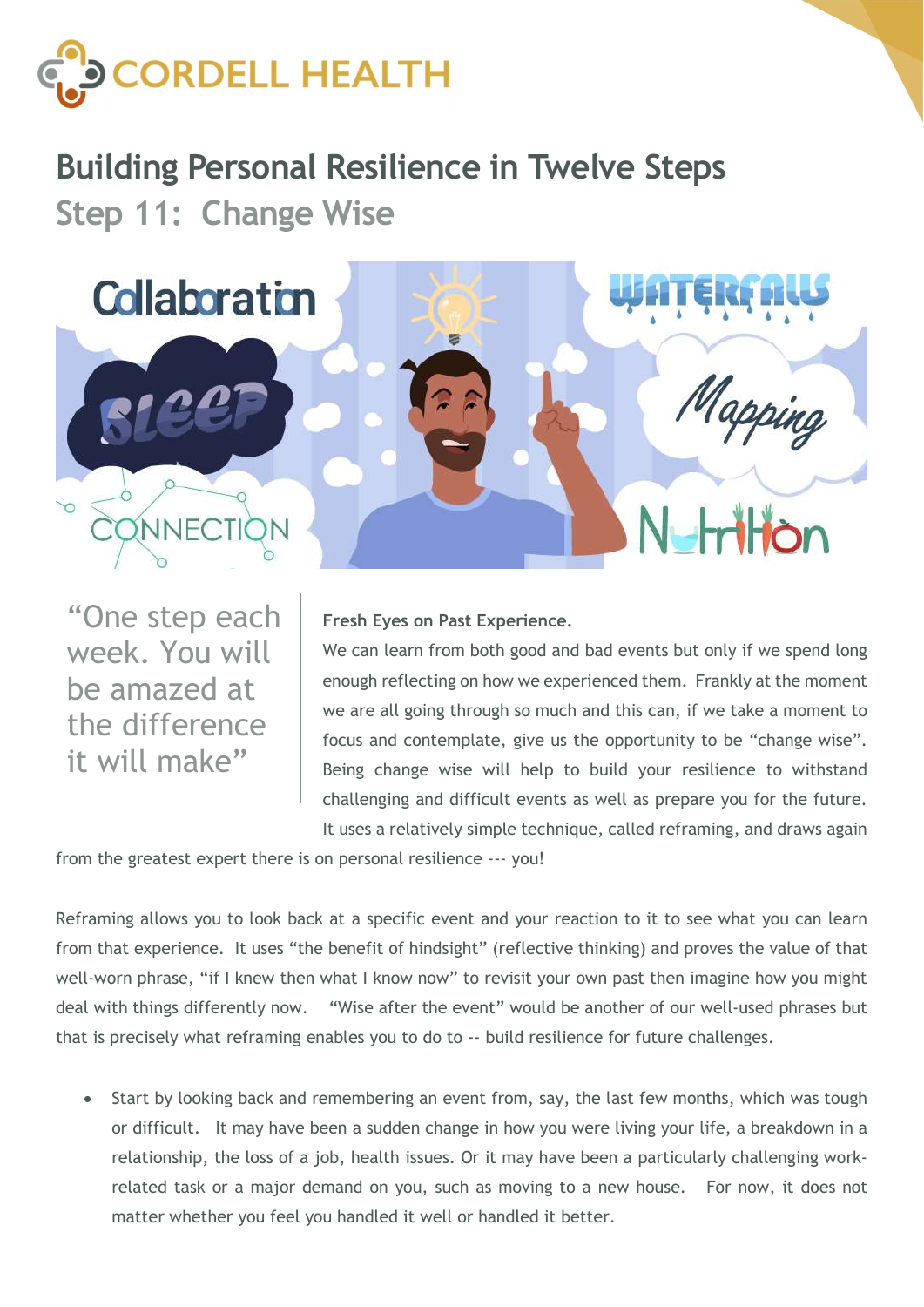

- Remember it as clearly as possible. Put in "in a frame" by visualizing every aspect of it. Try to recall the sequence of events precisely. Now remember your feelings during those events and afterwards. Keep going back over the events and get as much detail into focus as possible. Spend time on this to remember the sequence of events, what exactly happened and what your emotions were. Please do not hurry this stage, albeit it may bring back some painful memories, take the time and create the space to bring it clearly and fully to mind. By all means take several days on this. If at all possible, write it all down, or even draw the experience if it is particularly visual to you.
- When you have the events, the sequence, the motions clear in your mind decide what was the impact of that event at the time and whether there has been any lasting impact on you up to the present day.
- Now start re-framing the event. Looking back, how do you think you handled that event? What did you do well? What did you do badly? Could you have done things differently? Start using those well-worn phases "If I knew then what I know now" and "benefit of hindsight" Did you overreact or misread the situation, or did you fail to see how important it was? How aware were you then of what was going on?
- Very specifically ask yourself this question. If the same situation were to arise today what would I do? Perhaps your answer may be a resounding "exactly the same" teaching you that you handled things correctly.
- Finally put to yourself the big question. What have I learned about myself and about others through this experience? We can learn from our successes. But we learn just as much, if not more, from things when they do not go so well or when we seemingly get things wrong. "If that happened now, I would handle it this way…" may well be your reflection on the event.

Can you see what you have done? You have taken a difficult event, revisited it and assessed it for yourself. Then you have gone on to work out what you could have done differently and what in the future you would do. Instead of rushing headlong into the future you have paused, remembered, re-framed, and drawn new wisdom from your experience.

This is personal resilience in action – learning from the past enabling you to be stronger and "change-wise" for the future.